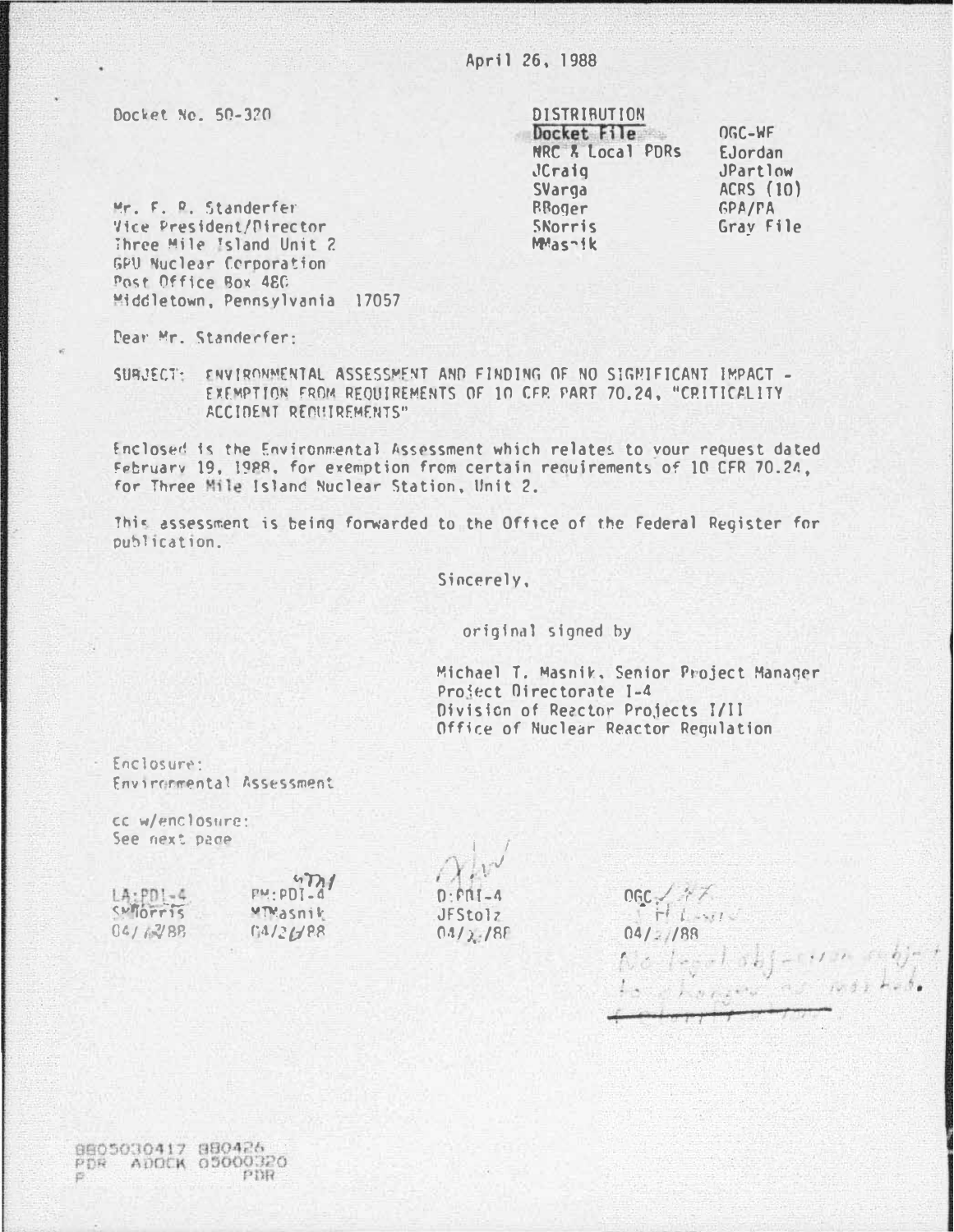Mr. F. R. Standerfer **GPU Nuclear Corporation** 

Three Mile Island Nuclear Station Unit No. 2

William T. Russell Regional Administrator U.S. Nuclear Regulatory Commission 631 Park Avenue King of Prussia, PA 19406

Dr. Judith H. Johnsrud Environmental Coalition on Nuclear Power 433 Orlando Avenue State College, PA 16801

Ernest L. Blake, Jr., Esq. Shaw, Pittman, Potts, and Trowbridge 2300 N Street, N.W. Washington, DC 20037

Secretary U.S. Nuclear Regulatory Commission Washington, DC 20555

Sally S. Klein, Chairperson Dauphin County Board of Commissioners Dauphin County Courthouse Front and Market Streets Harrisburg, PA 17101

Thomas M. Gerusky, Director Bureau of Radiation Protection Department of Environmental Resources P. O. Box 2063 Harrisburg, PA 17120

Ad Crable Lancaster New Era 8 West King Street Lancaster, PA 17601

U.S. Department of Energy P. O. Box 89 Niddletown, PA 17057

David J. McGoff Office of LWR Safety and Technology  $NE-23$ U.S. Department of Energy Washington, DC 20545

Frank Lynch, Editorial The Patriot **812 Market Street** Harrisburg, PA 17105

Robert B. Corsum Babcock & Wilcox Nuclear Power Division Suite 225 1700 Rockville Pike Rockville, MD 20852

Michael Churchhill, Esq. PILCOP 1315 Walnut Street Suite 1632 Philadelphia, PA 19107

Marvin I. Lewis 7801 Roosevelt Blvd. #62 Philadelphia, PA 19152

Jane Lee 183 Valley Road Etters, PA 17319

Walter W. Cohen, Consumer Advocate Department of Justice Strawberry Square, 14th Floor Harrisburg, PA 17127

Mr. Edwin Kintner **Executive Vice President** General Public Utilities Nuclear Corporation 100 Interpace Parkway Parsippany, NJ 07054

U.S. Environmental Prot. Agency Region III Office Attn: EIS Coordinator Curtis Building (Sixth Floor) 6th and Walnut Streets Philadelphia, PA 19106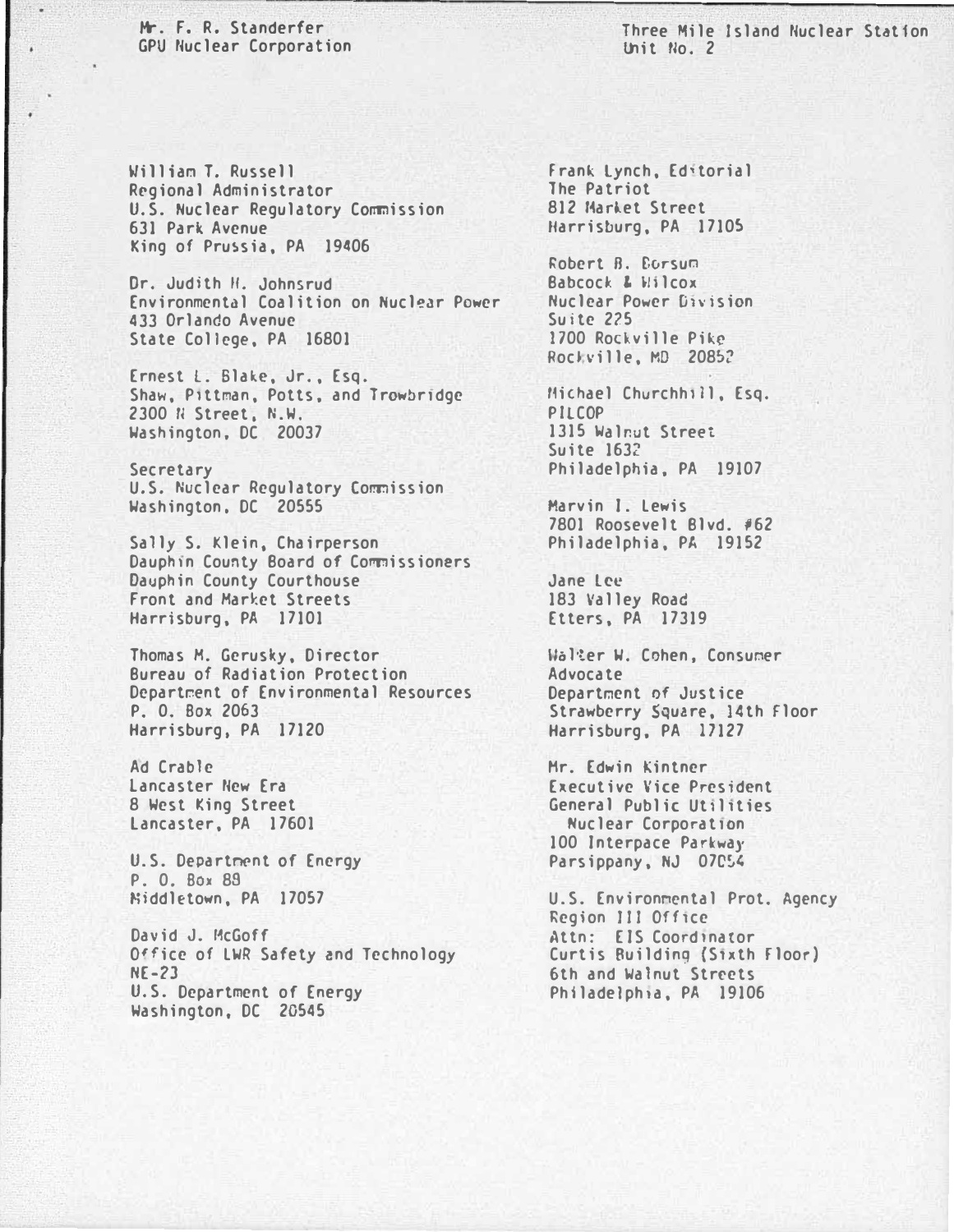# UN!TED STATES NUCLEAR REGULATORY COMMISSION GPU NUCLEAR CQqPORATION DOCKET NO. 50-320 ENV!PONMENTAl ASSESS�ENT ANO FlNOlNG OF NO SIGNIFICANT IMPACT

The U.S. Nuclear Regulatory Commission (the Commission) is considering issuance of an exemption fron the requirements of 10 CFR 70.24, Critica1ity accident requirements relative to Facility Operating License No. DPR-73. issued to GPU Nuclear Corporation (the licensee), for the Three Mile Island Nuclear Station Unit 2 (TMI-2), located in Londonderry Township, Dauphin County, Pennsylvania. By Order for Modif�cation of License, dated July 20, 1979, the licensee's authority to operate the facility was suspended and the licensee's authority was limited to maintenance of the facility in the present shutdown cooling mode (44 FR 45271). By further Order of the Director, Office of Nuclear Reactor Regulation, dated February 11, 1980, a new set of fonmal license requirements was imposed to reflect the post-accident condition of the facility and to assure the continued maintenance of the current safe, stable, long-tern cooling condition of the facility (45 FR 11292). The license provides, amonq other things, that it is sub�ect to all rules. regulations and Orders of the Commission now or hereafter in effect.

8805030426 BB0426 ADDCK 05000320 7590-01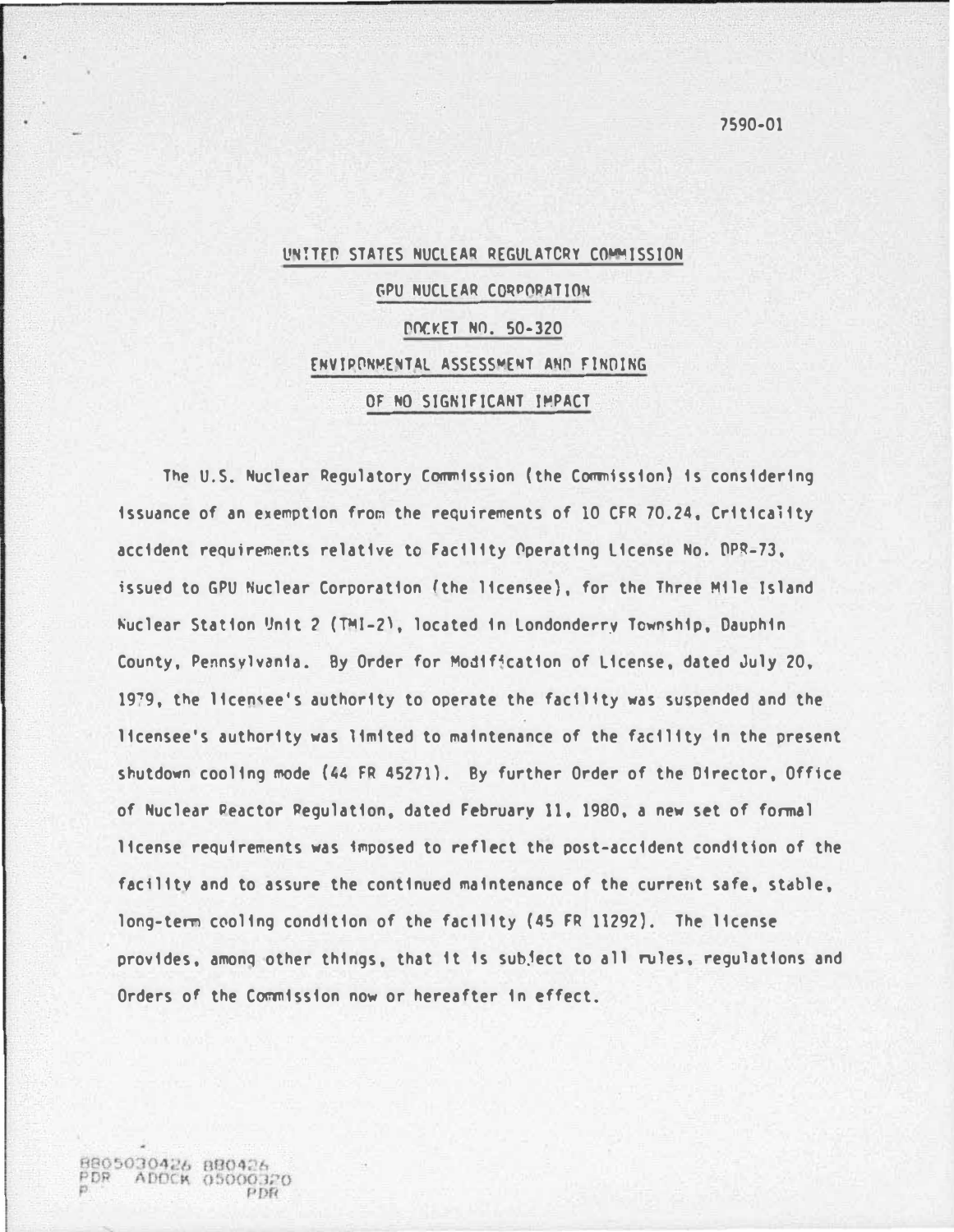# ENVIRONMENTAL ASSESSMENT

# Identification of Proposed Action:

The action being considered by the Commission is exemption from 70.24 Criticality accident requirements relating to requirements for a monitoring system capable of detecting a criticality. Specifically, 10 CFF 70.24 requires licensees authorized to possess special nuclear material above a minimum quantity to maintain a redundant monitoring system that is capable of detecting a criticality in each area in which such licensed special nuclear material is handled, used or stored. The redundant monitoring systems, using gamma- or neutron sensitive radiation detectors, are required to energize clearly audible alarm signals if accidental criticality occurs. The regulations applicable to TM1-2 further define the sensitivity of the monitoring system and require the licensee to have emergency procedures for the protection of personnel. The Need for the Proposed Action:

TMI-2 is currently in a post-accident, cold shutdown, long-term recovery mode. Exemption from 10 CFP 70.24 is requested after the conclusion of the licensee's current defueling program which will renove greater than 55% of the original core material and preclude the possibility of an inadvertent criticality. Once defueling is completed the reactor building will be entered infrequently by personnel readying the building for long-term storage and for periodic nonitoring. Femaining fuel in areas accessible to personnel will be contained in the primary system, with the majority of the material in the reactor vessel, Fersonnel entering the building will be required to possess radiation survey instruments. Although the amount of special nuclear material will exceed limits of 10 CFR 70.24, the material will be distributed in a number of locations in a configuration that would preclude a criticality.

 $-2-$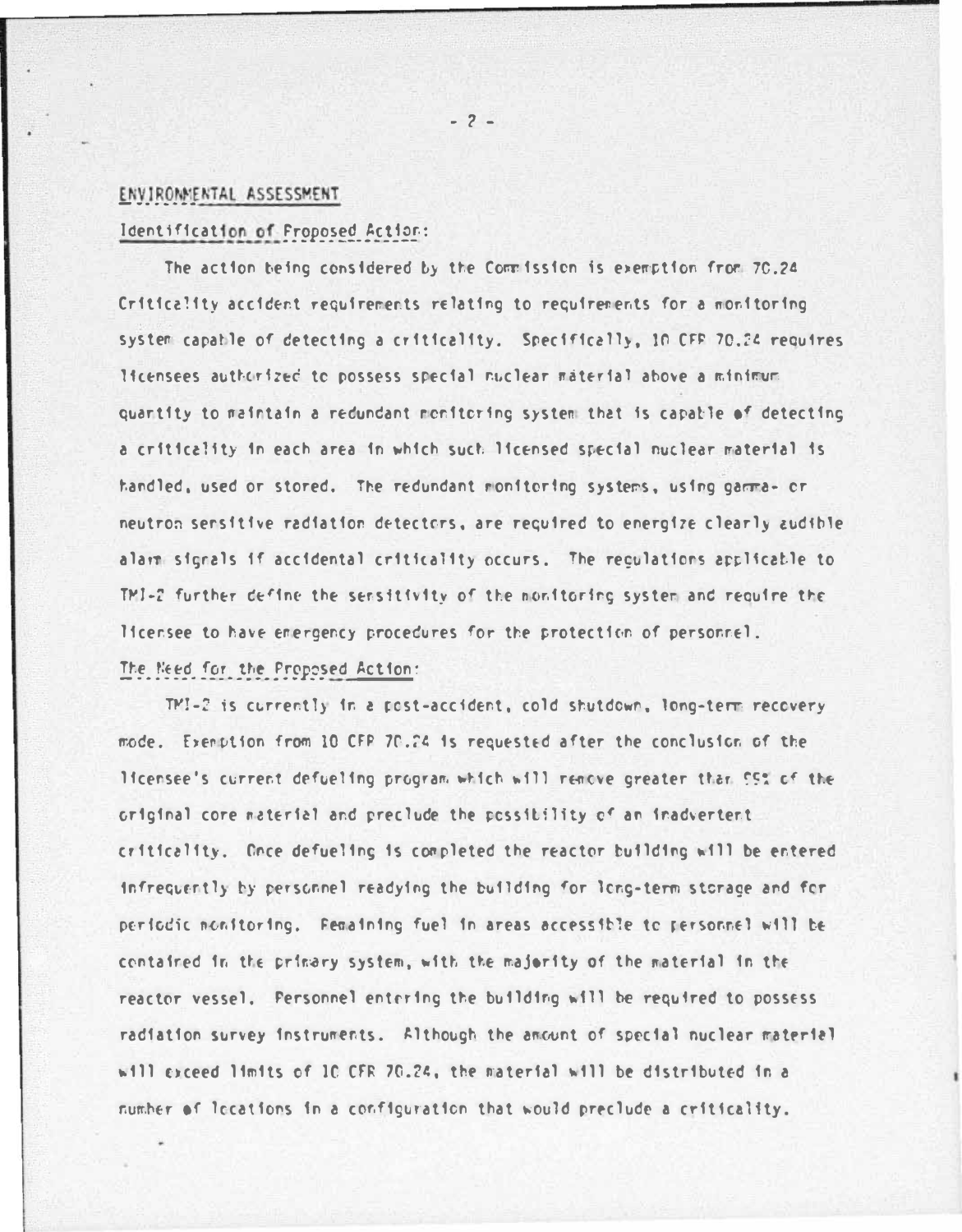Furthermore, the building will be unoccupied and personnel entries will occur on an infrequent basis. Fersonnel that do enter will possess appropriate monitoring equipment that would detect a criticality. Principal quantities of fuel are located in areas that are inaccessible to personnel and well shielded. Maintenance of the current intermediate and source range neutron flux monitors would prove an unnecessary burden and expense on the licensee with no concomitant benefit in terms of achieving the purpose of the requirement. Environmental Impact of the Proposed Action:

The staff has evaluated the proposed exemption and concludes that in light of the current and future condition of the facility described above, there are no significant radiological or nonradiological impacts to the environment as a result of this action. The proposed exemption renoves the specific feature of the Commission's requirement to maintain criticality monitors in areas where special nuclear material above certain amounts is hardled, used or stored. Alternatives to the Proposed Action:

Since the Commission has concluded that there is no significant environmental impact associated with the proposed exemption, any alternatives to this action will have either no significant environmental impact or greater environmental impact.

### Agencies and Persons Consulted:

The Commission's staff reviewed the licensee's request and did not consult other agencies or persons.

 $-3 -$